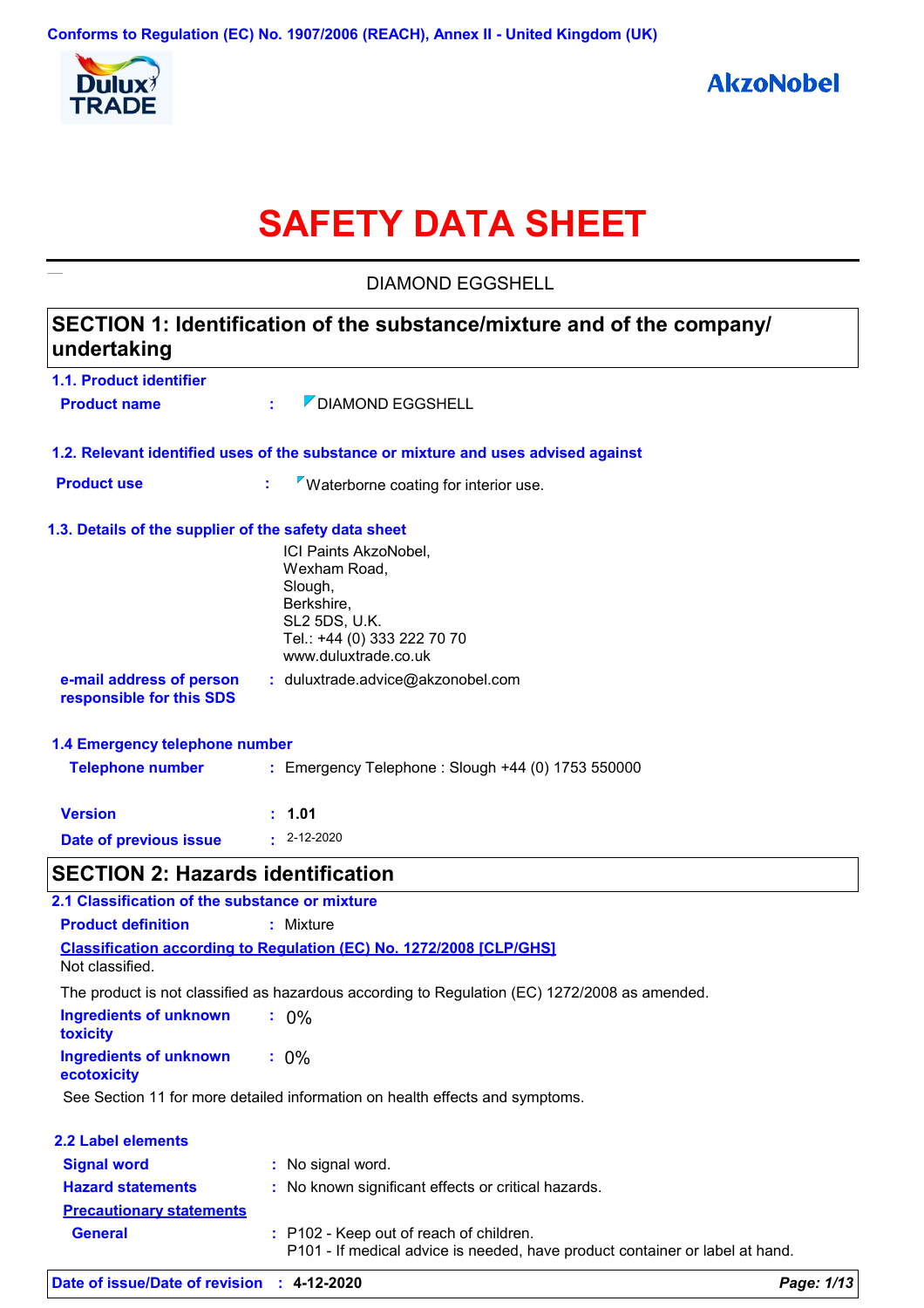# **SECTION 2: Hazards identification**

| <b>Prevention</b>                                                                                                                                               | : P262 - Do not get in eyes, on skin, or on clothing.                                                                                                                                                                                |
|-----------------------------------------------------------------------------------------------------------------------------------------------------------------|--------------------------------------------------------------------------------------------------------------------------------------------------------------------------------------------------------------------------------------|
| <b>Response</b>                                                                                                                                                 | : P312 - Call a POISON CENTER or doctor/physician if you feel unwell.                                                                                                                                                                |
| <b>Storage</b>                                                                                                                                                  | : Not applicable.                                                                                                                                                                                                                    |
| <b>Disposal</b>                                                                                                                                                 | : P501 - Dispose of contents and container in accordance with all local, regional,<br>national or international regulations.                                                                                                         |
| <b>Supplemental label</b><br>elements                                                                                                                           | : Contains $1,2$ -benzisothiazol-3(2H)-one, $C(M)IT/MIT(3:1)$ and methylisothiazolinone.<br>May produce an allergic reaction.<br>Warning! Hazardous respirable droplets may be formed when sprayed. Do not<br>breathe spray or mist. |
| <b>Annex XVII - Restrictions</b><br>on the manufacture,<br>placing on the market and<br>use of certain dangerous<br>substances, mixtures and<br><b>articles</b> | : Not applicable.                                                                                                                                                                                                                    |
| <b>Special packaging requirements</b>                                                                                                                           |                                                                                                                                                                                                                                      |
| <b>Containers to be fitted</b><br>with child-resistant<br>fastenings                                                                                            | : Not applicable.                                                                                                                                                                                                                    |
| <b>Tactile warning of danger : Not applicable.</b>                                                                                                              |                                                                                                                                                                                                                                      |
|                                                                                                                                                                 |                                                                                                                                                                                                                                      |

#### **2.3 Other hazards**

**Other hazards which do : not result in classification** : None known.

# **SECTION 3: Composition/information on ingredients**

| <b>3.2 Mixtures</b>            | : Mixture                                                                  |               |                                                                                                                                                                                                                                                                                                     |             |
|--------------------------------|----------------------------------------------------------------------------|---------------|-----------------------------------------------------------------------------------------------------------------------------------------------------------------------------------------------------------------------------------------------------------------------------------------------------|-------------|
| <b>Product/ingredient name</b> | <b>Identifiers</b>                                                         | $\frac{9}{6}$ | <b>Regulation (EC) No.</b><br>1272/2008 [CLP]                                                                                                                                                                                                                                                       | <b>Type</b> |
| 1,2-benzisothiazol-3(2H)-one   | EC: 220-120-9<br>CAS: 2634-33-5<br>Index:<br>613-088-00-6                  | < 0.05        | Acute Tox. 4, H302<br><b>Skin Irrit. 2, H315</b><br>Eye Dam. 1, H318<br>Skin Sens. 1, H317<br>Aquatic Acute 1, H400 (M=1)                                                                                                                                                                           | $[1]$       |
| $C(M)$ IT/MIT $(3:1)$          | IREACH #:<br>01-2120764691-48<br>CAS: 55965-84-9<br>Index:<br>613-167-00-5 | < 0,0015      | Acute Tox. 3, H301<br>Acute Tox. 2, H310<br>Acute Tox. 2, H330<br>Skin Corr. 1C, H314<br>Eye Dam. 1, H318<br>Skin Sens. 1A, H317<br>Aquatic Acute 1, H400 (M=100)<br>Aquatic Chronic 1, H410 (M=100)                                                                                                | $[1]$       |
| methylisothiazolinone          | CAS: 2682-20-4<br>Index: self<br>classification                            | < 0,0015      | Acute Tox. 3, H301<br>Acute Tox. 3, H311<br>Acute Tox. 2, H330<br>Skin Corr. 1B, H314<br>Eye Dam. 1, H318<br>Skin Sens. 1A, H317<br>Aquatic Acute 1, H400 (M=10)<br>Aquatic Chronic 1, H410 (M=1)<br><b>FUH071</b><br>See Section 16 for<br>the full text of the H<br>statements declared<br>above. | [1]         |

There are no additional ingredients present which, within the current knowledge of the supplier and in the concentrations applicable, are classified as hazardous to health or the environment, are PBTs, vPvBs or Substances of equivalent concern, or have been assigned a workplace exposure limit and hence require reporting in this section.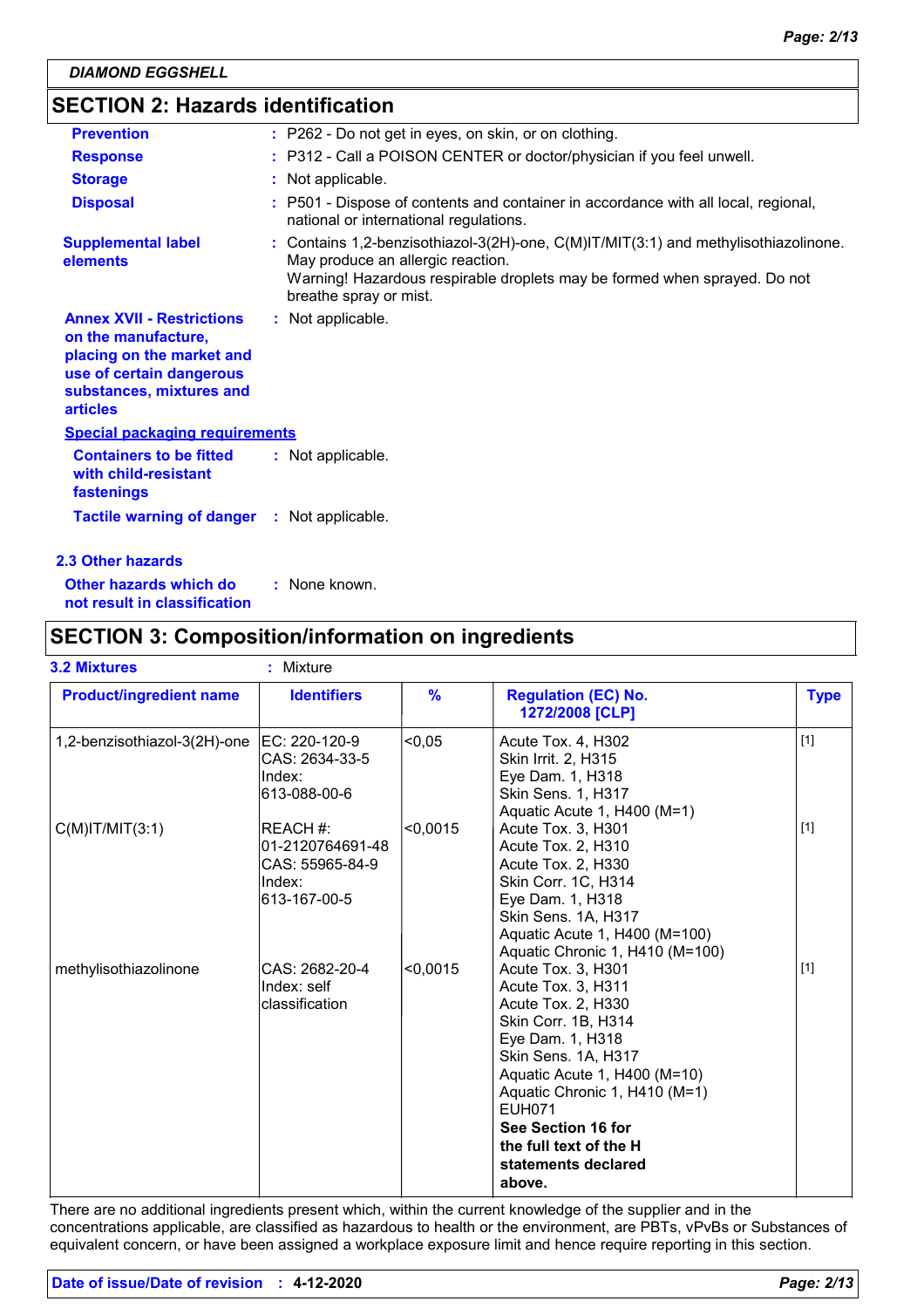# **SECTION 3: Composition/information on ingredients**

#### Type

- [1] Substance classified with a health or environmental hazard
- [2] Substance with a workplace exposure limit
- [3] Substance meets the criteria for PBT according to Regulation (EC) No. 1907/2006, Annex XIII
- [4] Substance meets the criteria for vPvB according to Regulation (EC) No. 1907/2006, Annex XIII
- [5] Substance of equivalent concern
- [6] Additional disclosure due to company policy

Occupational exposure limits, if available, are listed in Section 8.

### **SECTION 4: First aid measures**

#### **4.1 Description of first aid measures**

| <b>General</b>                    | : In all cases of doubt, or when symptoms persist, seek medical attention. Never give<br>anything by mouth to an unconscious person. If unconscious, place in recovery<br>position and seek medical advice. |
|-----------------------------------|-------------------------------------------------------------------------------------------------------------------------------------------------------------------------------------------------------------|
| <b>Eye contact</b>                | : Remove contact lenses, irrigate copiously with clean, fresh water, holding the<br>eyelids apart for at least 10 minutes and seek immediate medical advice.                                                |
| <b>Inhalation</b>                 | : Remove to fresh air. Keep person warm and at rest. If not breathing, if breathing is<br>irregular or if respiratory arrest occurs, provide artificial respiration or oxygen by<br>trained personnel.      |
| <b>Skin contact</b>               | : Remove contaminated clothing and shoes. Wash skin thoroughly with soap and<br>water or use recognised skin cleanser. Do NOT use solvents or thinners.                                                     |
| <b>Ingestion</b>                  | : If swallowed, seek medical advice immediately and show the container or label.<br>Keep person warm and at rest. Do NOT induce vomiting.                                                                   |
| <b>Protection of first-aiders</b> | : No action shall be taken involving any personal risk or without suitable training.                                                                                                                        |

#### **4.2 Most important symptoms and effects, both acute and delayed**

There are no data available on the mixture itself. The product is not classified as hazardous according to Regulation (EC) 1272/2008 as amended.

Repeated or prolonged contact with the mixture may cause removal of natural fat from the skin, resulting in nonallergic contact dermatitis and absorption through the skin.

If splashed in the eyes, the liquid may cause irritation and reversible damage.

This takes into account, where known, delayed and immediate effects and also chronic effects of components from short-term and long-term exposure by oral, inhalation and dermal routes of exposure and eye contact.

Contains 1,2-benzisothiazol-3(2H)-one, C(M)IT/MIT(3:1), methylisothiazolinone. May produce an allergic reaction.

#### **4.3 Indication of any immediate medical attention and special treatment needed**

| <b>Notes to physician</b>  | : Treat symptomatically. Contact poison treatment specialist immediately if large<br>quantities have been ingested or inhaled. |
|----------------------------|--------------------------------------------------------------------------------------------------------------------------------|
| <b>Specific treatments</b> | : No specific treatment.                                                                                                       |

See toxicological information (Section 11)

# **SECTION 5: Firefighting measures**

| <b>5.1 Extinguishing media</b>                            |                                                                                                                              |
|-----------------------------------------------------------|------------------------------------------------------------------------------------------------------------------------------|
| <b>Suitable extinguishing</b><br>media                    | : Recommended: alcohol-resistant foam, $CO2$ , powders, water spray.                                                         |
| <b>Unsuitable extinguishing</b><br>media                  | : Do not use water jet.                                                                                                      |
| 5.2 Special hazards arising from the substance or mixture |                                                                                                                              |
| <b>Hazards from the</b><br>substance or mixture           | : Fire will produce dense black smoke. Exposure to decomposition products may<br>cause a health hazard.                      |
| <b>Hazardous combustion</b><br><b>products</b>            | : Decomposition products may include the following materials: carbon monoxide,<br>carbon dioxide, smoke, oxides of nitrogen. |
|                                                           |                                                                                                                              |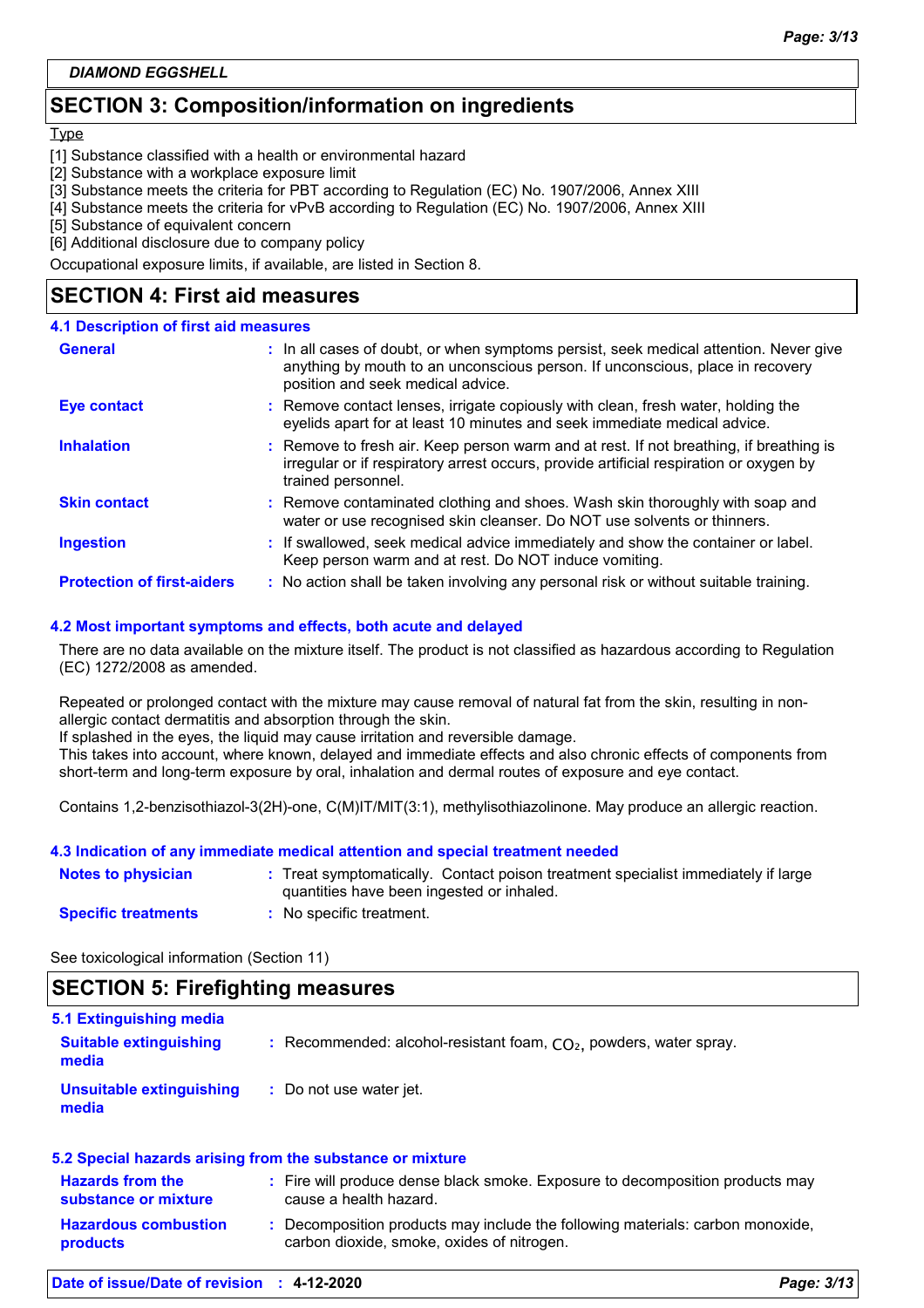# **SECTION 5: Firefighting measures**

| 5.3 Advice for firefighters                              |                                                                                                                    |
|----------------------------------------------------------|--------------------------------------------------------------------------------------------------------------------|
| <b>Special protective actions</b><br>for fire-fighters   | : Cool closed containers exposed to fire with water. Do not release runoff from fire to<br>drains or watercourses. |
| <b>Special protective</b><br>equipment for fire-fighters | : Appropriate breathing apparatus may be required.                                                                 |

# **SECTION 6: Accidental release measures**

|                                                                | 6.1 Personal precautions, protective equipment and emergency procedures                                                                                                                                                                                                            |
|----------------------------------------------------------------|------------------------------------------------------------------------------------------------------------------------------------------------------------------------------------------------------------------------------------------------------------------------------------|
| For non-emergency<br>personnel                                 | : Avoid breathing vapour or mist. Refer to protective measures listed in sections 7<br>and $8.$                                                                                                                                                                                    |
|                                                                | For emergency responders : If specialised clothing is required to deal with the spillage, take note of any<br>information in Section 8 on suitable and unsuitable materials. See also the<br>information in "For non-emergency personnel".                                         |
| <b>6.2 Environmental</b><br>precautions                        | : Do not allow to enter drains or watercourses. If the product contaminates lakes,<br>rivers, or sewers, inform the appropriate authorities in accordance with local<br>regulations.                                                                                               |
| 6.3 Methods and material<br>for containment and<br>cleaning up | : Contain and collect spillage with non-combustible, absorbent material e.g. sand,<br>earth, vermiculite or diatomaceous earth and place in container for disposal<br>according to local regulations (see Section 13). Preferably clean with a detergent.<br>Avoid using solvents. |
| 6.4 Reference to other<br><b>sections</b>                      | : See Section 1 for emergency contact information.<br>See Section 8 for information on appropriate personal protective equipment.<br>See Section 13 for additional waste treatment information.                                                                                    |

## **SECTION 7: Handling and storage**

The information in this section contains generic advice and guidance. The list of Identified Uses in Section 1 should be consulted for any available use-specific information provided in the Exposure Scenario(s).

| <b>7.1 Precautions for safe</b><br>handling | : Avoid contact with skin and eyes. Avoid inhalation of vapour, spray or mist.<br>Eating, drinking and smoking should be prohibited in areas where this material is<br>handled, stored and processed.<br>Put on appropriate personal protective equipment (see Section 8).<br>Never use pressure to empty. Container is not a pressure vessel.<br>Always keep in containers made from the same material as the original one.<br>Comply with the health and safety at work laws.<br>Do not allow to enter drains or watercourses. |
|---------------------------------------------|----------------------------------------------------------------------------------------------------------------------------------------------------------------------------------------------------------------------------------------------------------------------------------------------------------------------------------------------------------------------------------------------------------------------------------------------------------------------------------------------------------------------------------|
|                                             | When operators, whether spraying or not, have to work inside the spray booth,<br>ventilation is unlikely to be sufficient to control particulates and solvent vapour in all<br>cases. In such circumstances they should wear a compressed air-fed respirator                                                                                                                                                                                                                                                                     |

vapour concentration has fallen below the exposure limits.

during the spraying process and until such time as the particulates and solvent

#### **7.2 Conditions for safe storage, including any incompatibilities**

Store in accordance with local regulations.

#### **Notes on joint storage**

Keep away from: oxidising agents, strong alkalis, strong acids.

**Additional information on storage conditions**

Observe label precautions. Store in a dry, cool and well-ventilated area. Keep away from heat and direct sunlight. Keep container tightly closed.

No smoking. Prevent unauthorised access. Containers that have been opened must be carefully resealed and kept upright to prevent leakage.

#### **7.3 Specific end use(s)**

**Recommendations :** Not available.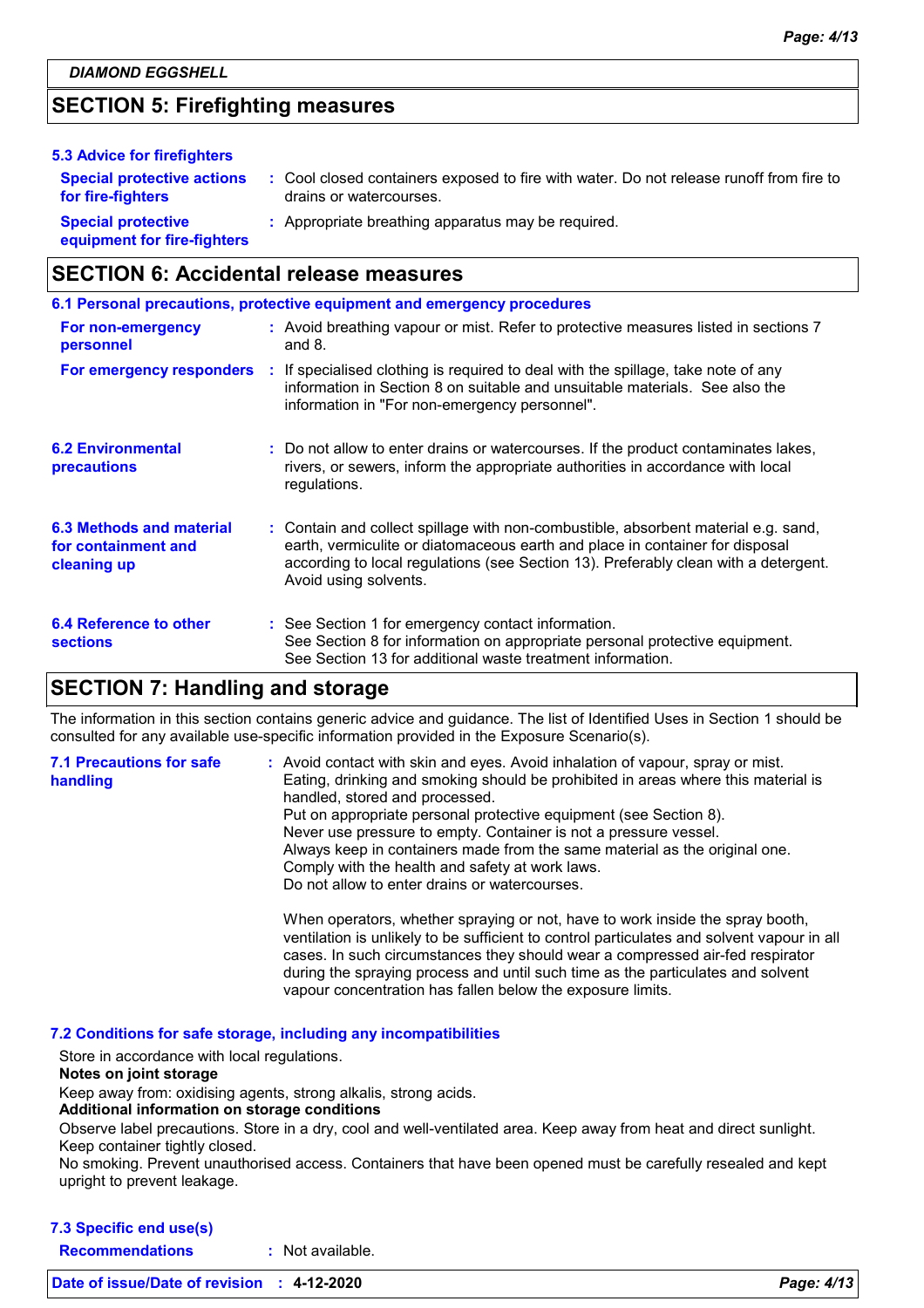# **SECTION 7: Handling and storage**

**Industrial sector specific : solutions**

: Not available.

# **SECTION 8: Exposure controls/personal protection**

The information in this section contains generic advice and guidance. Information is provided based on typical anticipated uses of the product. Additional measures might be required for bulk handling or other uses that could significantly increase worker exposure or environmental releases.

#### **8.1 Control parameters**

**Occupational exposure limits**

No exposure limit value known.

**Recommended monitoring procedures :** If this product contains ingredients with exposure limits, personal, workplace atmosphere or biological monitoring may be required to determine the effectiveness of the ventilation or other control measures and/or the necessity to use respiratory protective equipment. Reference should be made to monitoring standards, such as the following: European Standard EN 689 (Workplace atmospheres - Guidance for the assessment of exposure by inhalation to chemical agents for comparison with limit values and measurement strategy) European Standard EN 14042 (Workplace atmospheres - Guide for the application and use of procedures for the assessment of exposure to chemical and biological agents) European Standard EN 482 (Workplace atmospheres - General requirements for the performance of procedures for the measurement of chemical agents) Reference to national guidance documents for methods for the determination of hazardous substances will also be required.

#### **DNELs/DMELs**

No DNELs/DMELs available.

#### **PNECs**

No PNECs available

| <b>8.2 Exposure controls</b>                      |                                                                                                                                                                                                                                                                                                                                                                                                                                                                                                                                                                  |
|---------------------------------------------------|------------------------------------------------------------------------------------------------------------------------------------------------------------------------------------------------------------------------------------------------------------------------------------------------------------------------------------------------------------------------------------------------------------------------------------------------------------------------------------------------------------------------------------------------------------------|
| <b>Appropriate engineering</b><br><b>controls</b> | : Provide adequate ventilation. Where reasonably practicable, this should be<br>achieved by the use of local exhaust ventilation and good general extraction. If<br>these are not sufficient to maintain concentrations of particulates and solvent<br>vapours below the OEL, suitable respiratory protection must be worn.                                                                                                                                                                                                                                      |
| <b>Individual protection measures</b>             |                                                                                                                                                                                                                                                                                                                                                                                                                                                                                                                                                                  |
| <b>Hygiene measures</b>                           | : Wash hands, forearms and face thoroughly after handling chemical products, before<br>eating, smoking and using the lavatory and at the end of the working period.<br>Appropriate techniques should be used to remove potentially contaminated clothing.<br>Wash contaminated clothing before reusing. Ensure that eyewash stations and<br>safety showers are close to the workstation location.                                                                                                                                                                |
| <b>Eye/face protection</b>                        | : Use safety eyewear designed to protect against splash of liquids.                                                                                                                                                                                                                                                                                                                                                                                                                                                                                              |
| <b>Skin protection</b>                            |                                                                                                                                                                                                                                                                                                                                                                                                                                                                                                                                                                  |
| <b>Hand protection</b>                            |                                                                                                                                                                                                                                                                                                                                                                                                                                                                                                                                                                  |
| <b>Gloves</b>                                     | : When prolonged or frequently repeated contact may occur, a glove with a protection<br>class of 6 (breakthrough time >480 minutes according to EN374) is recommended.<br>Recommended gloves: Viton ® or Nitrile, thickness ≥ 0.38 mm.<br>When only brief contact is expected, a glove with protection class of 2 or higher<br>(breakthrough time > 30 minutes according to EN374) is recommended.<br>Recommended gloves: Nitrile, thickness $\geq 0.12$ mm.<br>Gloves should be replaced regularly and if there is any sign of damage to the glove<br>material. |
| <b>Body protection</b>                            | The performance or effectiveness of the glove may be reduced by physical/chemical<br>damage and poor maintenance.<br>: Personnel should wear antistatic clothing made of natural fibres or of high-<br>temperature-resistant synthetic fibres.                                                                                                                                                                                                                                                                                                                   |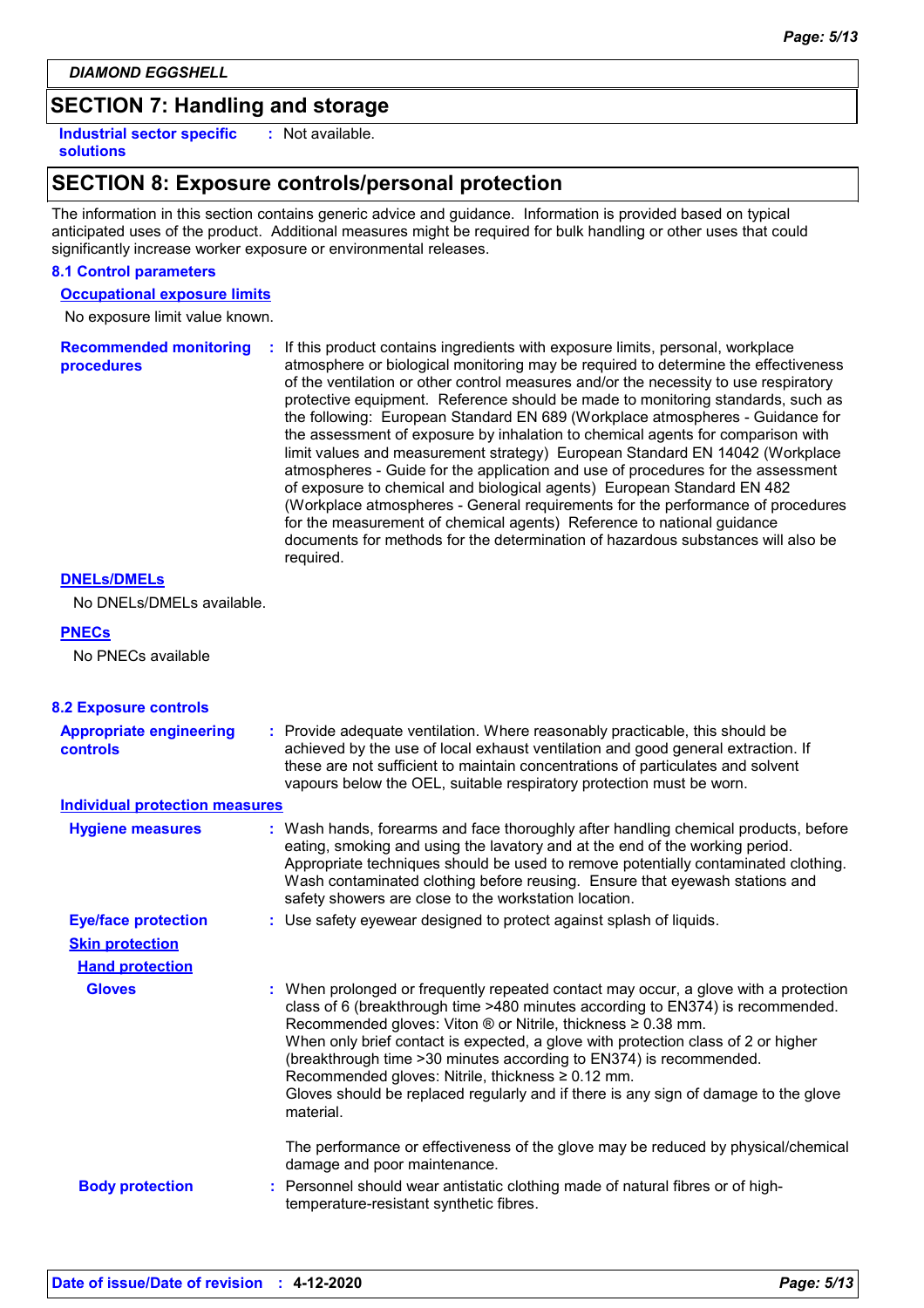# **SECTION 8: Exposure controls/personal protection**

| <b>Other skin protection</b>  | : Appropriate footwear and any additional skin protection measures should be<br>selected based on the task being performed and the risks involved and should be<br>approved by a specialist before handling this product.                                                                                                                                                                                                                                                                                                                                                                                                                                                               |
|-------------------------------|-----------------------------------------------------------------------------------------------------------------------------------------------------------------------------------------------------------------------------------------------------------------------------------------------------------------------------------------------------------------------------------------------------------------------------------------------------------------------------------------------------------------------------------------------------------------------------------------------------------------------------------------------------------------------------------------|
| <b>Respiratory protection</b> | : If workers are exposed to concentrations above the exposure limit, they must use<br>appropriate, certified respirators.                                                                                                                                                                                                                                                                                                                                                                                                                                                                                                                                                               |
|                               | OLD LEAD-BASED PAINTS:                                                                                                                                                                                                                                                                                                                                                                                                                                                                                                                                                                                                                                                                  |
|                               | When surfaces are to be prepared for painting, account should be taken of the age<br>of the property and the possibility that lead-pigmented paint might be present. There<br>is a possibility that ingestion or inhalation of scrapings or dust arising from the<br>preparation work could cause health effects. As a working rule you should assume<br>that this will be the case if the age of the property is pre 1960.                                                                                                                                                                                                                                                             |
|                               | Where possible wet sanding or chemical stripping methods should be used with<br>surfaces of this type to avoid the creation of dust. When dry sanding cannot be<br>avoided, and effective local exhaust ventilation is not available, it is recommended<br>that a dust respirator is worn, that is approved for use with lead dusts, and its type<br>selected on the basis of the COSHH assessment, taking into account the<br>Workplace Exposure Limit for lead in air. Furthermore, steps should be taken to<br>ensure containment of the dusts created, and that all practicable measures are<br>taken to clean up thoroughly all deposits of dusts in and around the affected area. |
|                               | Respiratory protection in case of dust or spray mist formation. (particle filter EN143<br>type P2) Respiratory protection in case of vapour formation. (half mask with<br>combination filter A2-P2 til concentrations of 0,5 Vol%.)                                                                                                                                                                                                                                                                                                                                                                                                                                                     |
|                               | The current Control of Lead at Work Regulations approved code of practice should<br>be consulted for advice on protective clothing and personal hygiene precautions.<br>Care should also be taken to exclude visitors, members of the household and<br>especially children from the affected area, during the actual work and the<br>subsequent clean up operations. All scrapings, dust, etc. should be disposed of by<br>the professional painting contractor as Hazardous Waste.                                                                                                                                                                                                     |
|                               | Extra precautions will also need to be taken when burning off old lead-based paints<br>because fumes containing lead will be produced. It is recommended that a<br>respirator, approved for use with particulate fumes of lead is selected on the basis<br>of the COSHH assessment, taking into account the Workplace Exposure Limit for<br>lead in air. Similar precautions to those given above about sanding should be taken<br>with reference to protective clothing, disposal of scrapings and dusts, and exclusion<br>of other personnel and especially children from the building during actual work and<br>the subsequent clean up operations.                                  |
|                               | Avoid the inhalation of dust. Wear suitable face mask if dry sanding. Special<br>precautions should be taken during surface preparation of pre-1960s paint surfaces<br>over wood and metal as they may contain harmful lead.<br>OLD LEAD-BASED PAINTS:                                                                                                                                                                                                                                                                                                                                                                                                                                  |
|                               | When surfaces are to be prepared for painting, account should be taken of the<br>age of the property and the possibility that lead-pigmented paint might be present.<br>There is a possibility that ingestion or inhalation of scrapings or dust arising from<br>the preparation work could cause health effects. As a working rule you should<br>assume that this will be the case if the age of the property is pre 1960.                                                                                                                                                                                                                                                             |
|                               | Where possible wet sanding or chemical stripping methods should be used with<br>surfaces of this type to avoid the creation of dust. When dry sanding cannot be<br>avoided, and effective local exhaust ventilation is not available, it is recommended<br>that a dust respirator is worn, that is approved for use with lead dusts, and its type<br>selected on the basis of the COSHH assessment, taking into account the<br>Workplace Exposure Limit for lead in air. Furthermore, steps should be taken to<br>ensure containment of the dusts created, and that all practicable measures are<br>taken to clean up thoroughly all deposits of dusts in and around the affected area. |
|                               | Respiratory protection in case of dust or spray mist formation. (particle filter                                                                                                                                                                                                                                                                                                                                                                                                                                                                                                                                                                                                        |

**Date of issue/Date of revision : 4-12-2020** *Page: 6/13*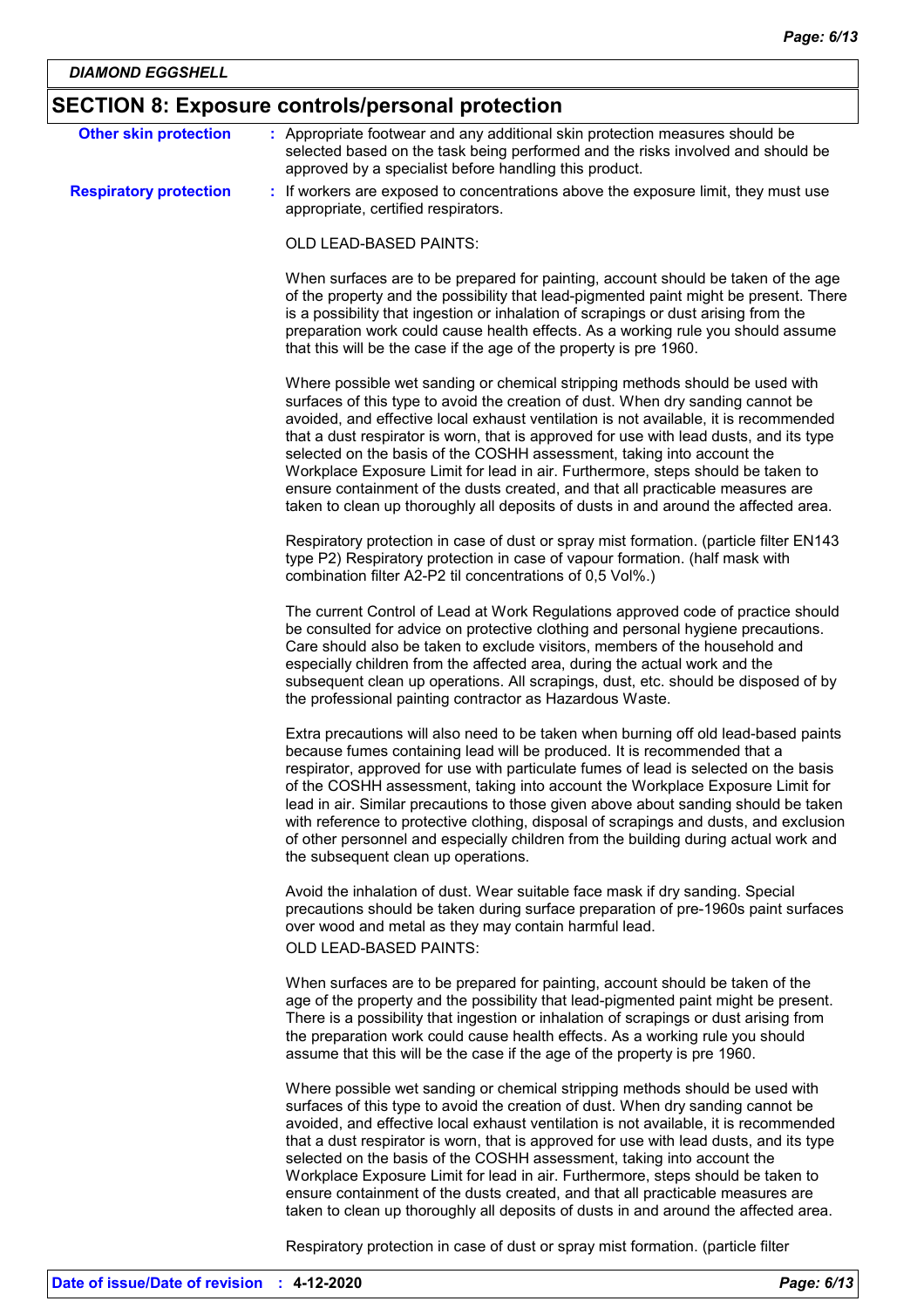# **SECTION 8: Exposure controls/personal protection**

EN143 type P2) Respiratory protection in case of vapour formation. (half mask with combination filter A2-P2 til concentrations of 0,5 Vol%.)

| The current Control of Lead at Work Regulations approved code of practice<br>should be consulted for advice on protective clothing and personal hygiene<br>precautions. Care should also be taken to exclude visitors, members of the<br>household and especially children from the affected area, during the actual work<br>and the subsequent clean up operations. All scrapings, dust, etc. should be<br>disposed of by the professional painting contractor as Hazardous Waste.                                                                                                                                                                    |
|--------------------------------------------------------------------------------------------------------------------------------------------------------------------------------------------------------------------------------------------------------------------------------------------------------------------------------------------------------------------------------------------------------------------------------------------------------------------------------------------------------------------------------------------------------------------------------------------------------------------------------------------------------|
| Extra precautions will also need to be taken when burning off old lead-based<br>paints because fumes containing lead will be produced. It is recommended that a<br>respirator, approved for use with particulate fumes of lead is selected on the basis<br>of the COSHH assessment, taking into account the Workplace Exposure Limit for<br>lead in air. Similar precautions to those given above about sanding should be taken<br>with reference to protective clothing, disposal of scrapings and dusts, and<br>exclusion of other personnel and especially children from the building during<br>actual work and the subsequent clean up operations. |
| Avoid the inhalation of dust. Wear suitable face mask if dry sanding. Special<br>precautions should be taken during surface preparation of pre-1960s paint<br>surfaces over wood and metal as they may contain harmful lead.                                                                                                                                                                                                                                                                                                                                                                                                                           |
|                                                                                                                                                                                                                                                                                                                                                                                                                                                                                                                                                                                                                                                        |

| <b>Environmental exposure</b> | : Do not allow to enter drains or watercourses. |
|-------------------------------|-------------------------------------------------|
| controls                      |                                                 |

# **SECTION 9: Physical and chemical properties**

#### **9.1. Information on basic physical and chemical properties**

| <b>Appearance</b>                                      |                                                          |
|--------------------------------------------------------|----------------------------------------------------------|
| <b>Physical state</b>                                  | : Liquid.                                                |
| <b>Colour</b>                                          | : Various: See label.                                    |
| <b>Odour</b>                                           | $:$ Not available.                                       |
| <b>Odour threshold</b>                                 | : Not available.                                         |
| рH                                                     | : 8, 5                                                   |
| <b>Melting point/freezing point</b>                    | : Not available.                                         |
| Initial boiling point and boiling<br>range             | $: 100^{\circ}$ C                                        |
| <b>Flash point</b>                                     | : Not applicable.                                        |
| <b>Evaporation rate</b>                                | Not available.                                           |
| <b>Upper/lower flammability or</b><br>explosive limits | : Not available.                                         |
| <b>Vapour pressure</b>                                 | : Not available.                                         |
| <b>Vapour density</b>                                  | $:$ Not available.                                       |
| <b>Relative density</b>                                | : 1,283                                                  |
| <b>Solubility(ies)</b>                                 | Easily soluble in the following materials: cold water.   |
| <b>Partition coefficient: n-octanol/</b><br>water      | : Not available.                                         |
| <b>Auto-ignition temperature</b>                       | : Not available.                                         |
| <b>Decomposition temperature</b>                       | : Not available.                                         |
| <b>Viscosity</b>                                       | Kinematic (room temperature): $12,47$ cm <sup>2</sup> /s |
| <b>Explosive properties</b>                            | : Not available.                                         |
| <b>Oxidising properties</b>                            | $:$ Not available.                                       |
| 9.2. Other information                                 |                                                          |
| <b>Solubility in water</b>                             | : Not available.                                         |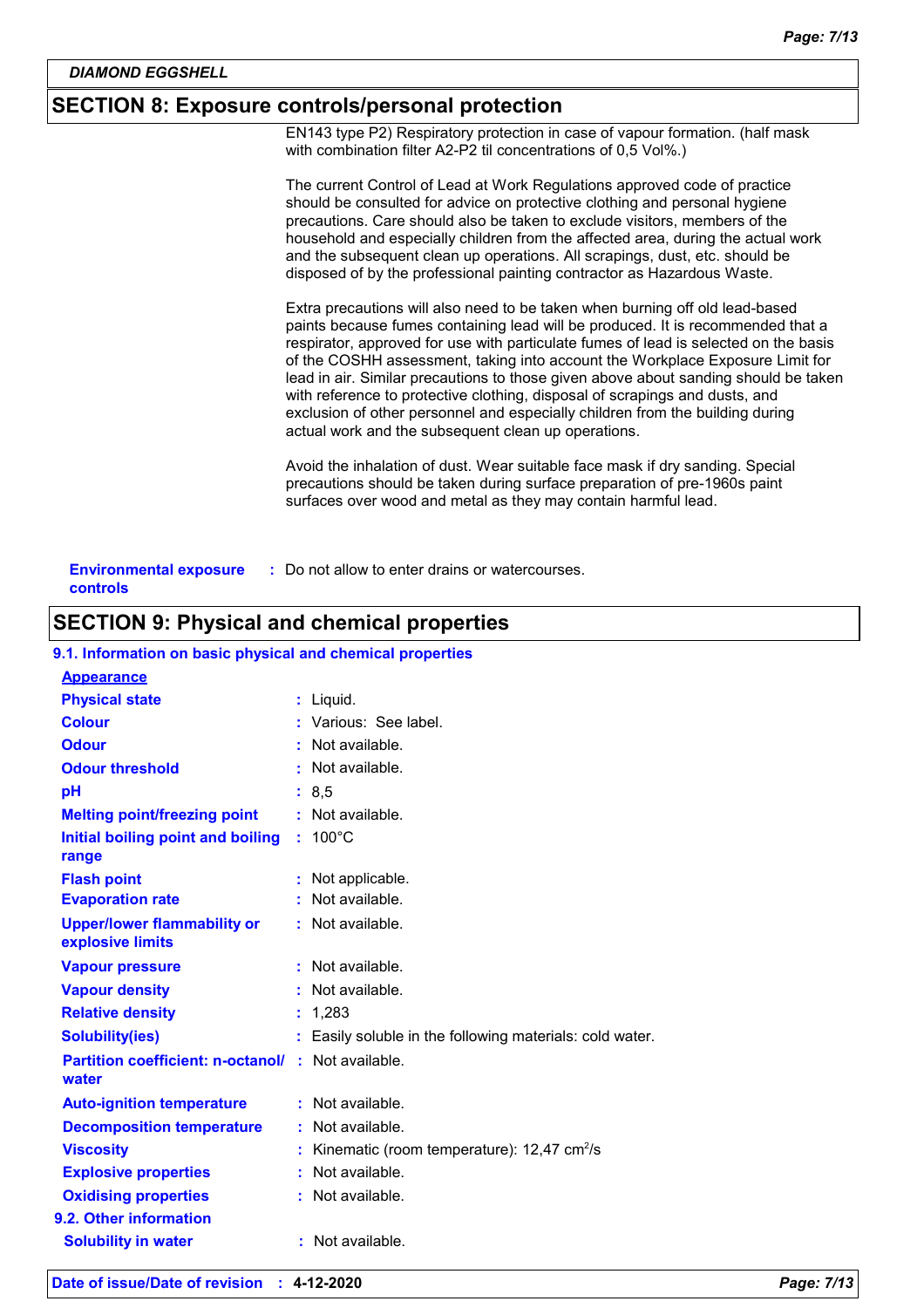# **SECTION 10: Stability and reactivity**

| APATIAN JJ T I I I I I I I I II                 |  |                                                                                                                                     |  |
|-------------------------------------------------|--|-------------------------------------------------------------------------------------------------------------------------------------|--|
| <b>10.6 Hazardous</b><br>decomposition products |  | : Decomposition products may include the following materials: carbon monoxide,<br>carbon dioxide, smoke, oxides of nitrogen.        |  |
| 10.5 Incompatible materials                     |  | : Keep away from the following materials to prevent strong exothermic reactions:<br>oxidising agents, strong alkalis, strong acids. |  |
| <b>10.4 Conditions to avoid</b>                 |  | : When exposed to high temperatures may produce hazardous decomposition<br>products.                                                |  |
| 10.3 Possibility of<br>hazardous reactions      |  | : Under normal conditions of storage and use, hazardous reactions will not occur.                                                   |  |
| <b>10.2 Chemical stability</b>                  |  | : Stable under recommended storage and handling conditions (see Section 7).                                                         |  |
| <b>10.1 Reactivity</b>                          |  | : No specific test data related to reactivity available for this product or its ingredients.                                        |  |

# **SECTION 11: Toxicological information**

#### **11.1 Information on toxicological effects**

There are no data available on the mixture itself. The product is not classified as hazardous according to Regulation (EC) 1272/2008 as amended.

Repeated or prolonged contact with the mixture may cause removal of natural fat from the skin, resulting in nonallergic contact dermatitis and absorption through the skin.

If splashed in the eyes, the liquid may cause irritation and reversible damage.

This takes into account, where known, delayed and immediate effects and also chronic effects of components from short-term and long-term exposure by oral, inhalation and dermal routes of exposure and eye contact.

**Acute toxicity** Contains 1,2-benzisothiazol-3(2H)-one, C(M)IT/MIT(3:1), methylisothiazolinone. May produce an allergic reaction.

**Conclusion/Summary :** Not available.

**Acute toxicity estimates**

Not available.

#### **Irritation/Corrosion**

| <b>Product/ingredient name</b>                          | <b>Result</b>          | <b>Species</b> | <b>Score</b>             | <b>Exposure</b>         | <b>Observation</b> |
|---------------------------------------------------------|------------------------|----------------|--------------------------|-------------------------|--------------------|
| 1,2-benzisothiazol-3(2H)-one                            | Skin - Mild irritant   | Human          | -                        | 48 hours 5              |                    |
| $C(M)$ IT/MIT $(3:1)$                                   | Skin - Severe irritant | <b>Human</b>   | $\overline{\phantom{0}}$ | Percent<br>0.01 Percent |                    |
| <b>Conclusion/Summary</b>                               | : Not available.       |                |                          |                         |                    |
| <b>Sensitisation</b>                                    |                        |                |                          |                         |                    |
| <b>Conclusion/Summary</b>                               | $:$ Not available.     |                |                          |                         |                    |
| <b>Mutagenicity</b>                                     |                        |                |                          |                         |                    |
| <b>Conclusion/Summary</b>                               | : Not available.       |                |                          |                         |                    |
| <b>Carcinogenicity</b>                                  |                        |                |                          |                         |                    |
| <b>Conclusion/Summary</b>                               | : Not available.       |                |                          |                         |                    |
| <b>Reproductive toxicity</b>                            |                        |                |                          |                         |                    |
| <b>Conclusion/Summary</b>                               | : Not available.       |                |                          |                         |                    |
| <b>Teratogenicity</b>                                   |                        |                |                          |                         |                    |
| <b>Conclusion/Summary</b>                               | : Not available.       |                |                          |                         |                    |
| <b>Specific target organ toxicity (single exposure)</b> |                        |                |                          |                         |                    |
| Not available.                                          |                        |                |                          |                         |                    |
| Specific target organ toxicity (repeated exposure)      |                        |                |                          |                         |                    |
| Not available.                                          |                        |                |                          |                         |                    |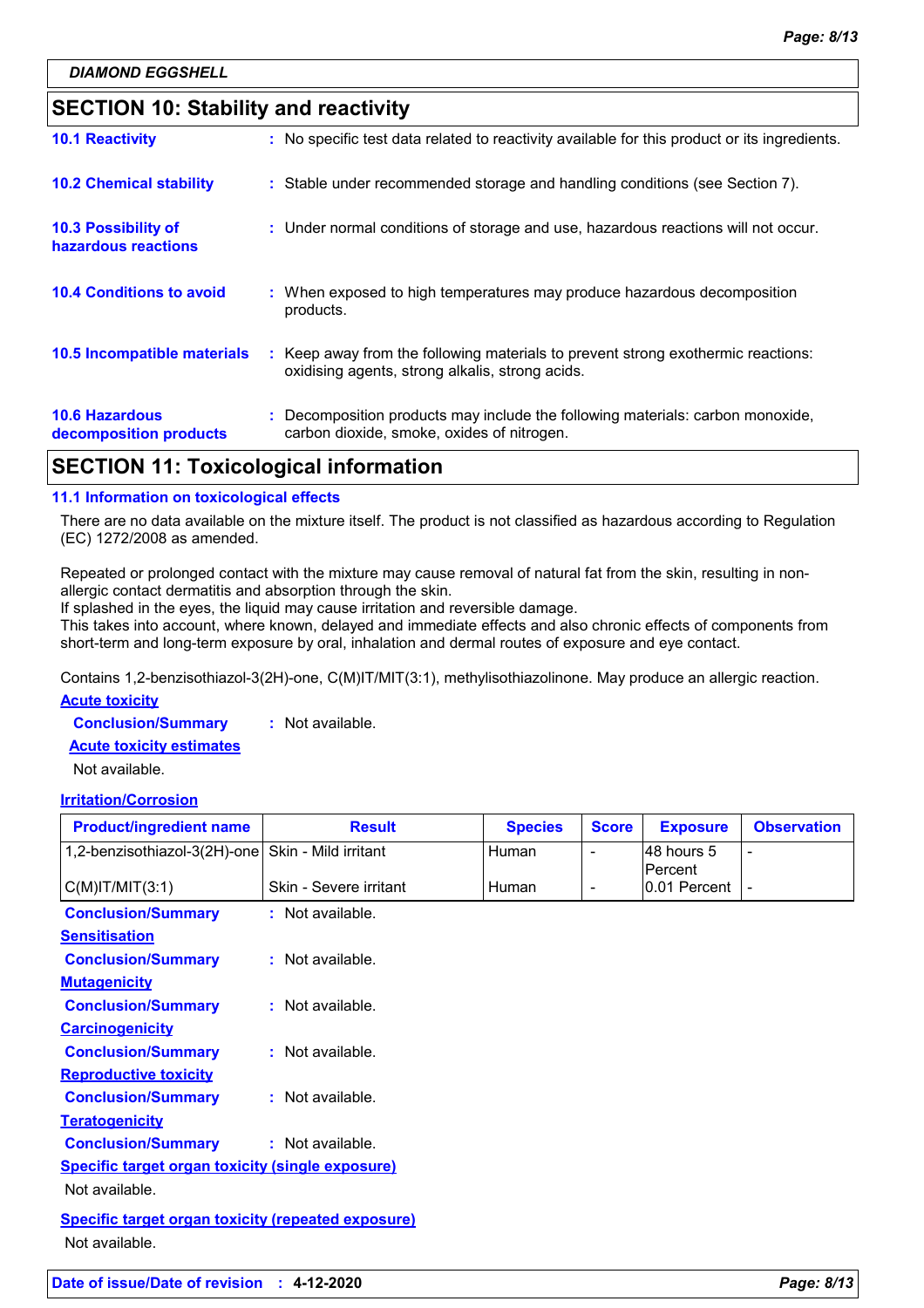# **SECTION 11: Toxicological information**

#### **Aspiration hazard**

Not available.

#### **Other information :**

: Not available.

# **SECTION 12: Ecological information**

#### **12.1 Toxicity**

There are no data available on the mixture itself. Do not allow to enter drains or watercourses.

The mixture has been assessed following the summation method of the CLP Regulation (EC) No 1272/2008 and is not classified as hazardous to the environment, but contains substance(s) hazardous to the environment. See section 3 for details.

| <b>Product/ingredient name</b> | <b>Result</b>         | <b>Species</b>              | <b>Exposure</b> |
|--------------------------------|-----------------------|-----------------------------|-----------------|
| 1,2-benzisothiazol-3(2H)-one   | Acute EC50 1,5 mg/l   | Daphnia - Daphnia magna     | 48 hours        |
|                                | Acute EC50 0,4 mg/l   | Daphnia - Pseudomonas putia | 16 hours        |
|                                | Acute IC50 0,067 mg/l | Algae - Pseudokirchneriella | 72 hours        |
|                                |                       | subcapitata                 |                 |
|                                | Acute LC50 1,3 mg/l   | Fish - Ochorhyncus mykiss   | 96 hours        |
| methylisothiazolinone          | Acute EC50 0,24 mg/l  | Daphnia                     | 48 hours        |
|                                | Acute LC50 0,18 mg/l  | Fish                        | 96 hours        |
|                                | Acute LC50 12,4 mg/l  | Fish - Lepomis Macrochirus  | 96 hours        |
|                                | Acute LC50 6 mg/l     | Fish - Oncorhynchus Mykiss  | 96 hours        |

**Conclusion/Summary :** Not available.

#### **12.2 Persistence and degradability**

**Conclusion/Summary :** Not available.

#### **12.3 Bioaccumulative potential**

Not available.

| <b>12.4 Mobility in soil</b>                            |                  |
|---------------------------------------------------------|------------------|
| <b>Soil/water partition</b><br><b>coefficient (Koc)</b> | : Not available. |
| <b>Mobility</b>                                         | : Not available. |

#### **12.5 Results of PBT and vPvB assessment**

| <b>PBT</b>  | : Not applicable.                                     |
|-------------|-------------------------------------------------------|
|             | P: Not available. B: Not available. T: Not available. |
| <b>vPvB</b> | : Not applicable.                                     |
|             | vP: Not available. vB: Not available.                 |
|             |                                                       |

**12.6 Other adverse effects** : No known significant effects or critical hazards.

## **SECTION 13: Disposal considerations**

The information in this section contains generic advice and guidance. The list of Identified Uses in Section 1 should be consulted for any available use-specific information provided in the Exposure Scenario(s).

#### **13.1 Waste treatment methods**

**Product**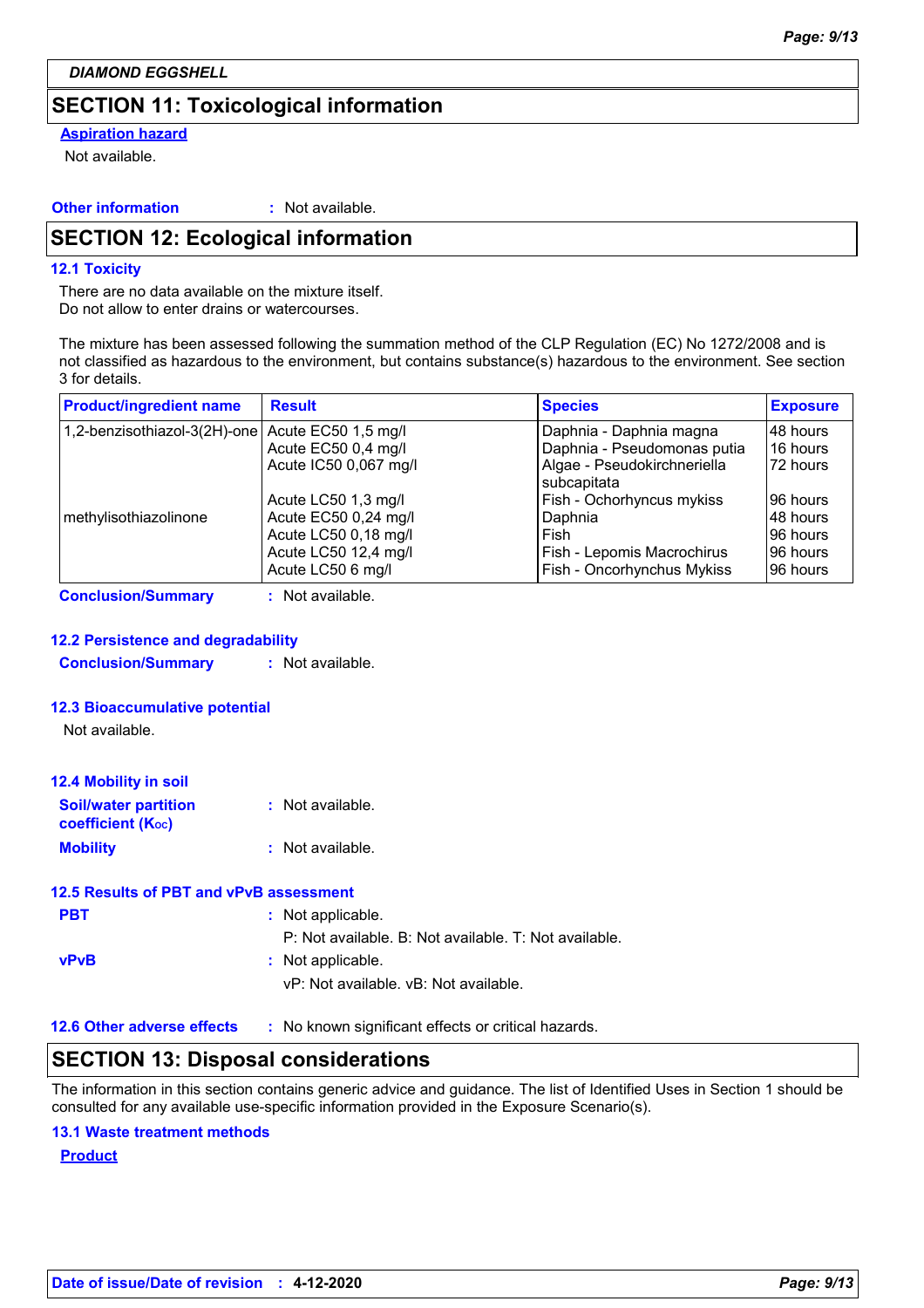# **SECTION 13: Disposal considerations**

| <b>Methods of disposal</b>     | : The generation of waste should be avoided or minimised wherever possible.<br>Disposal of this product, solutions and any by-products should at all times comply<br>with the requirements of environmental protection and waste disposal legislation<br>and any regional local authority requirements. Dispose of surplus and non-<br>recyclable products via a licensed waste disposal contractor. Waste should not be<br>disposed of untreated to the sewer unless fully compliant with the requirements of<br>all authorities with jurisdiction. |
|--------------------------------|------------------------------------------------------------------------------------------------------------------------------------------------------------------------------------------------------------------------------------------------------------------------------------------------------------------------------------------------------------------------------------------------------------------------------------------------------------------------------------------------------------------------------------------------------|
| <b>Hazardous waste</b>         | : Within the present knowledge of the supplier, this product is not regarded as<br>hazardous waste, as defined by EU Directive 2008/98/EC.                                                                                                                                                                                                                                                                                                                                                                                                           |
| <b>Disposal considerations</b> | Do not allow to enter drains or watercourses.<br>÷.<br>Dispose of according to all federal, state and local applicable regulations.<br>If this product is mixed with other wastes, the original waste product code may no<br>longer apply and the appropriate code should be assigned.<br>For further information, contact your local waste authority.                                                                                                                                                                                               |
| <b>Packaging</b>               |                                                                                                                                                                                                                                                                                                                                                                                                                                                                                                                                                      |
| <b>Methods of disposal</b>     | : The generation of waste should be avoided or minimised wherever possible. Waste<br>packaging should be recycled. Incineration or landfill should only be considered<br>when recycling is not feasible.                                                                                                                                                                                                                                                                                                                                             |
| <b>Disposal considerations</b> | Using information provided in this safety data sheet, advice should be obtained from<br>÷.<br>the relevant waste authority on the classification of empty containers.<br>Empty containers must be scrapped or reconditioned.<br>Dispose of containers contaminated by the product in accordance with local or<br>national legal provisions.                                                                                                                                                                                                          |
| <b>Type of packaging</b>       | European waste catalogue (EWC)                                                                                                                                                                                                                                                                                                                                                                                                                                                                                                                       |
| <b>CEPE Paint Guidelines</b>   | 15 01 10*<br>packaging containing residues of or contaminated by<br>hazardous substances                                                                                                                                                                                                                                                                                                                                                                                                                                                             |
| <b>Special precautions</b>     | : This material and its container must be disposed of in a safe way. Empty containers<br>or liners may retain some product residues. Avoid dispersal of spilt material and<br>runoff and contact with soil, waterways, drains and sewers.                                                                                                                                                                                                                                                                                                            |

## **SECTION 14: Transport information**

# **Information pertaining to IATA and ADN is considered not relevant since the material is not packaged in the correct approved packaging required of these methods of transport.**

|                                                                    | <b>ADR</b>      | <b>IMDG</b>     |
|--------------------------------------------------------------------|-----------------|-----------------|
| 14.1 UN number                                                     | Not regulated.  | Not regulated.  |
| 14.2 UN proper<br>shipping name                                    | Not applicable. | Not applicable. |
| <b>14.3 Transport</b><br>hazard class(es)<br><b>Class</b>          | Not applicable. | Not applicable. |
| <b>Subsidiary class</b>                                            | -               |                 |
| <b>14.4 Packing group</b>                                          | Not applicable. | Not applicable. |
| 14.5<br><b>Environmental</b><br>hazards<br><b>Marine pollutant</b> | No.             | No.             |
| <b>Marine pollutant</b><br><b>substances</b>                       |                 | Not available.  |
|                                                                    |                 |                 |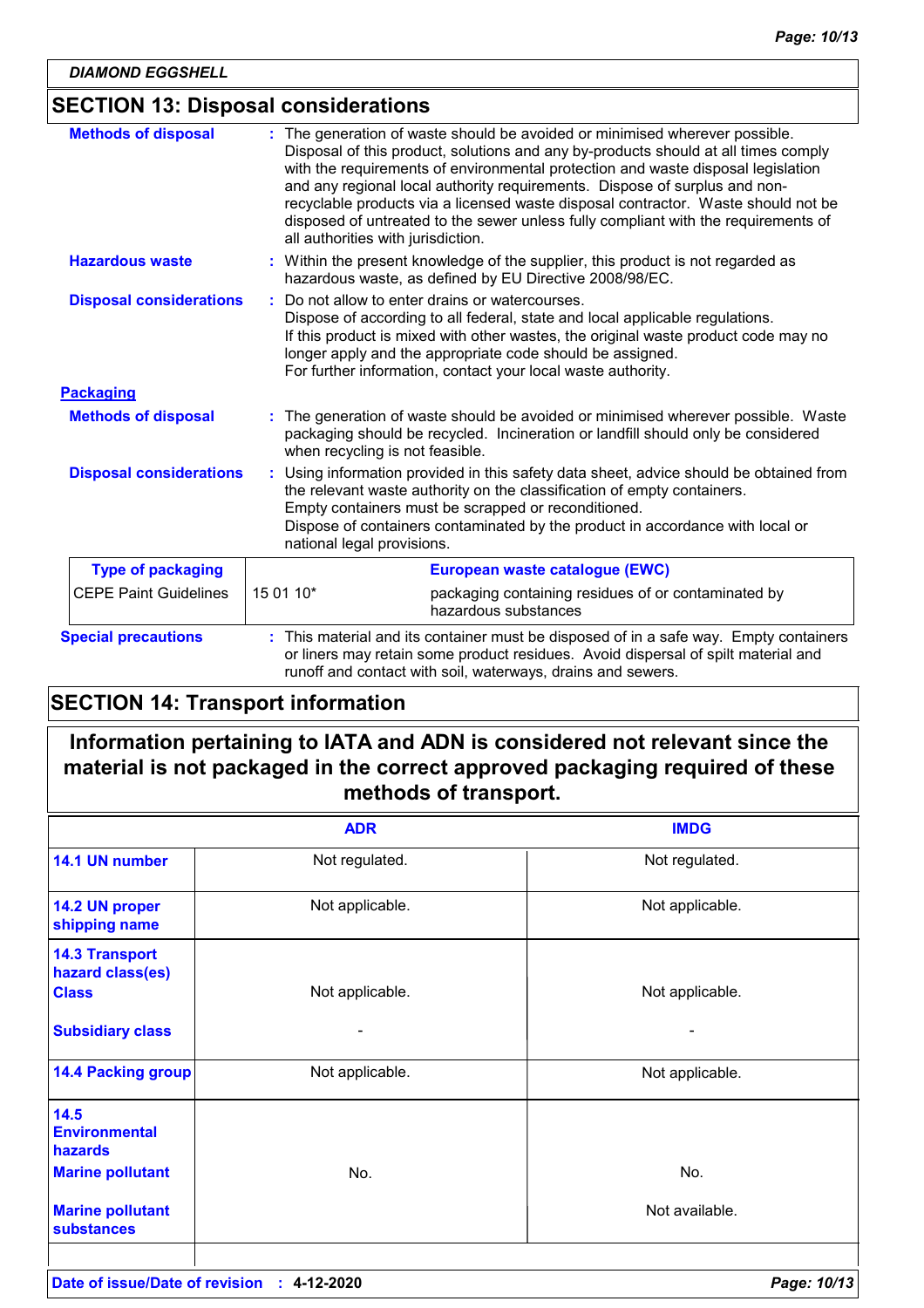*DIAMOND EGGSHELL*

# **Information pertaining to IATA and ADN is considered not relevant since the material is not packaged in the correct approved packaging required of these methods of transport.**

| <b>14.6 Special</b><br>precautions for<br>user                                              | Transport within user's premises: always<br>transport in closed containers that are upright<br>and secure. Ensure that persons transporting<br>the product know what to do in the event of an<br>accident or spillage. |                 |  |
|---------------------------------------------------------------------------------------------|------------------------------------------------------------------------------------------------------------------------------------------------------------------------------------------------------------------------|-----------------|--|
| <b>HI/Kemler number</b><br><b>Emergency</b><br>schedules (EmS)                              | Not available.                                                                                                                                                                                                         | Not applicable. |  |
| <b>14.7 Transport in bulk</b><br>according to Annex II of<br><b>MARPOL and the IBC Code</b> | : Not applicable.                                                                                                                                                                                                      |                 |  |
| <b>Additional</b><br><b>information</b>                                                     |                                                                                                                                                                                                                        |                 |  |

# **SECTION 15: Regulatory information**

#### **15.1 Safety, health and environmental regulations/legislation specific for the substance or mixture EU Regulation (EC) No. 1907/2006 (REACH)**

#### **Annex XIV - List of substances subject to authorisation**

#### **Annex XIV**

None of the components are listed, or the component present is below its threshold.

#### **Substances of very high concern**

None of the components are listed, or the component present is below its threshold.

**Annex XVII - Restrictions :** Not applicable. **on the manufacture,**

**placing on the market and use of certain dangerous substances, mixtures and articles**

#### **Other EU regulations**

**VOC for Ready-for-Use Mixture :** Not applicable.

**Ozone depleting substances (1005/2009/EU)**

Not listed.

**Prior Informed Consent (PIC) (649/2012/EU)** Not listed.

#### **Seveso Directive**

This product is not controlled under the Seveso Directive.

#### **International regulations**

**Chemical Weapon Convention List Schedules I, II & III Chemicals** Not listed.

**Montreal Protocol (Annexes A, B, C, E)** Not listed.

**Stockholm Convention on Persistent Organic Pollutants** Not listed.

**Rotterdam Convention on Prior Informed Consent (PIC)**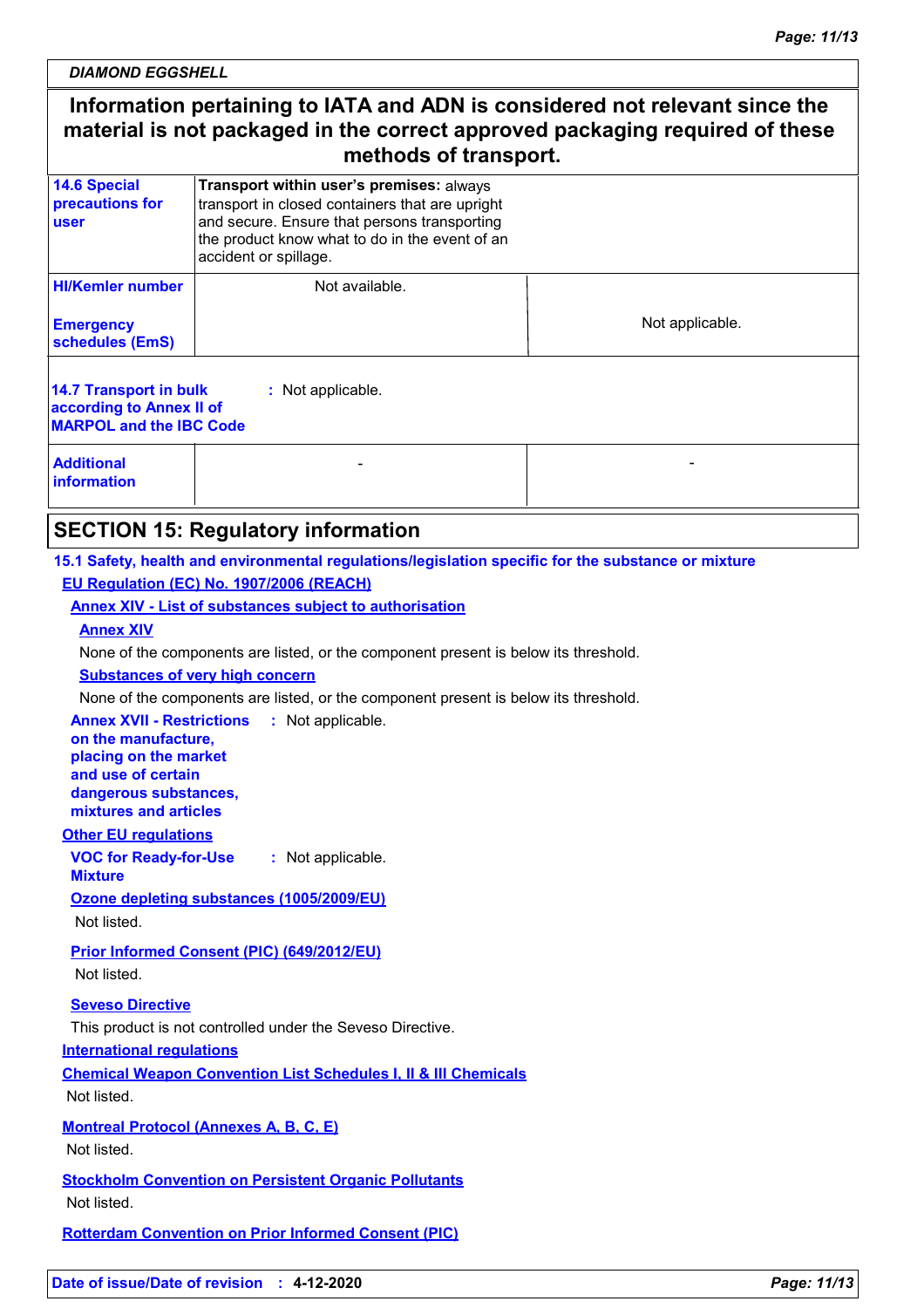# **SECTION 15: Regulatory information**

Not listed.

### **UNECE Aarhus Protocol on POPs and Heavy Metals**

Not listed.

| <b>15.2 Chemical safety</b> |  |
|-----------------------------|--|
|-----------------------------|--|

**:** No Chemical Safety Assessment has been carried out.

**assessment**

# **SECTION 16: Other information**

**CEPE code :** 8

 $\nabla$  Indicates information that has changed from previously issued version.

| <b>Abbreviations and acronyms : ATE = Acute Toxicity Estimate</b><br>CLP = Classification, Labelling and Packaging Regulation [Regulation (EC) No.<br>1272/2008]<br>DMEL = Derived Minimal Effect Level<br>DNEL = Derived No Effect Level<br>EUH statement = CLP-specific Hazard statement<br>PBT = Persistent, Bioaccumulative and Toxic<br><b>PNEC</b> = Predicted No Effect Concentration<br><b>RRN = REACH Registration Number</b> |  |
|----------------------------------------------------------------------------------------------------------------------------------------------------------------------------------------------------------------------------------------------------------------------------------------------------------------------------------------------------------------------------------------------------------------------------------------|--|
| vPvB = Very Persistent and Very Bioaccumulative                                                                                                                                                                                                                                                                                                                                                                                        |  |

#### **Procedure used to derive the classification according to Regulation (EC) No. 1272/2008 [CLP/GHS]**

| <b>Classification</b>                                                                                                                                                                                                                                                                                                 | <b>Justification</b>                                                                                                                                                                                                                                                                                                                                                                                                                                                                                                                                                                                                                         |
|-----------------------------------------------------------------------------------------------------------------------------------------------------------------------------------------------------------------------------------------------------------------------------------------------------------------------|----------------------------------------------------------------------------------------------------------------------------------------------------------------------------------------------------------------------------------------------------------------------------------------------------------------------------------------------------------------------------------------------------------------------------------------------------------------------------------------------------------------------------------------------------------------------------------------------------------------------------------------------|
| Not classified.                                                                                                                                                                                                                                                                                                       |                                                                                                                                                                                                                                                                                                                                                                                                                                                                                                                                                                                                                                              |
| <b>Full text of abbreviated H statements</b>                                                                                                                                                                                                                                                                          |                                                                                                                                                                                                                                                                                                                                                                                                                                                                                                                                                                                                                                              |
| H301<br>H302<br>H310<br>H311<br>H314<br>H315<br>H317<br>H318<br>H330<br>H400<br>H410                                                                                                                                                                                                                                  | Toxic if swallowed.<br>Harmful if swallowed.<br>Fatal in contact with skin.<br>Toxic in contact with skin.<br>Causes severe skin burns and eye damage.<br>Causes skin irritation.<br>May cause an allergic skin reaction.<br>Causes serious eye damage.<br>Fatal if inhaled.<br>Very toxic to aquatic life.<br>Very toxic to aquatic life with long lasting effects.                                                                                                                                                                                                                                                                         |
| <b>Full text of classifications [CLP/GHS]</b>                                                                                                                                                                                                                                                                         |                                                                                                                                                                                                                                                                                                                                                                                                                                                                                                                                                                                                                                              |
| Acute Tox. 2, H310<br>Acute Tox. 2, H330<br>Acute Tox. 3, H301<br>Acute Tox. 3, H311<br>Acute Tox. 4, H302<br>Aquatic Acute 1, H400<br>Aquatic Chronic 1, H410<br><b>EUH071</b><br>Eye Dam. 1, H318<br>Skin Corr. 1B, H314<br>Skin Corr. 1C, H314<br>Skin Irrit. 2, H315<br>Skin Sens. 1, H317<br>Skin Sens. 1A, H317 | <b>ACUTE TOXICITY (dermal) - Category 2</b><br><b>ACUTE TOXICITY (inhalation) - Category 2</b><br><b>ACUTE TOXICITY (oral) - Category 3</b><br><b>ACUTE TOXICITY (dermal) - Category 3</b><br><b>ACUTE TOXICITY (oral) - Category 4</b><br>SHORT-TERM (ACUTE) AQUATIC HAZARD - Category 1<br>LONG-TERM (CHRONIC) AQUATIC HAZARD - Category 1<br>Corrosive to the respiratory tract.<br>SERIOUS EYE DAMAGE/EYE IRRITATION - Category 1<br>SKIN CORROSION/IRRITATION - Category 1B<br>SKIN CORROSION/IRRITATION - Category 1C<br>SKIN CORROSION/IRRITATION - Category 2<br>SKIN SENSITISATION - Category 1<br>SKIN SENSITISATION - Category 1A |
| $: 4-12-2020$<br><b>Date of printing</b><br>Date of issue/ Date of<br>$: 4-12-2020$<br>revision<br>Date of previous issue<br>$: 2 - 12 - 2020$                                                                                                                                                                        |                                                                                                                                                                                                                                                                                                                                                                                                                                                                                                                                                                                                                                              |
| : 1.01<br><b>Version</b><br><b>Notice to reader</b>                                                                                                                                                                                                                                                                   |                                                                                                                                                                                                                                                                                                                                                                                                                                                                                                                                                                                                                                              |